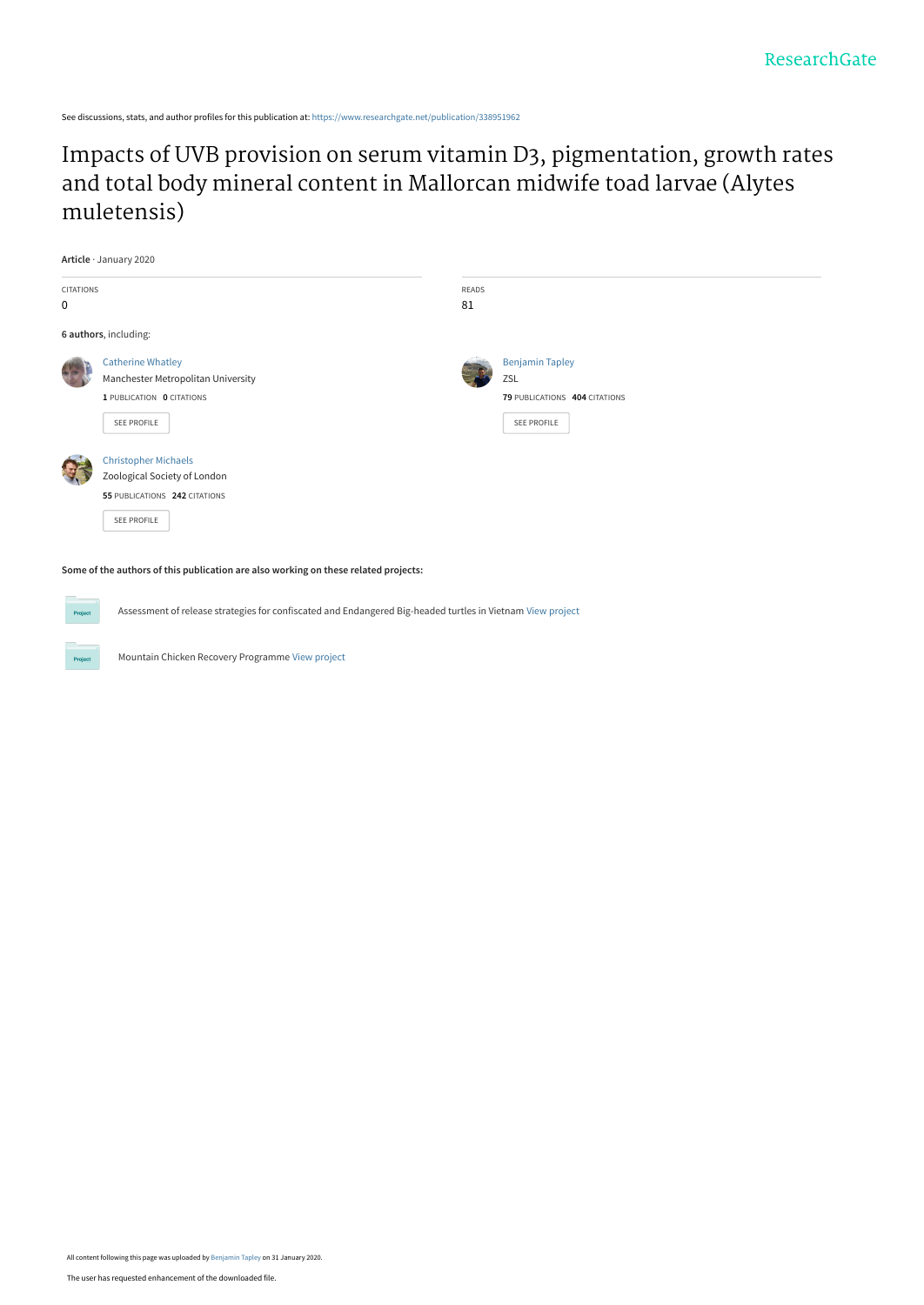



# **Research article**

# **Impacts of UVB provision on serum vitamin D3, pigmentation, growth rates and total body mineral content in Mallorcan midwife toad larvae (***Alytes muletensis***)**

Catherine Whatley<sup>1,2</sup>, Benjamin Tapley<sup>1</sup>, Yu-Mei Ruby Chang<sup>3</sup>, Jade Newton-Yowens<sup>4</sup>, David Mckendry<sup>4</sup>, Christopher Michaels<sup>1</sup>

 *Zoological Society of London, Regent's Park, London Zoo, London, NW1 4QR, United Kingdom. The University of Manchester, Oxford Road, Manchester, M13 9PL, United Kingdom Royal Veterinary College, Royal College Street, London, NW1 0TU, United Kingdom Manchester Metropolitan University, Oxford Road, Manchester, M15 6BH, United Kingdom*

*Correspondence: Dr Christopher Michaels, christopher.michaels@zsl.org*

**Keywords:** Amphibians, Calcium Metabolism, UVB Radiation, Tadpole, Vitamin D<sub>3</sub>

**Article history:** Received: 24 Nov 2018 Accepted: 01 Oct 2019 Published online: 31 Jan 2020

#### **Abstract**

Our understanding of captive husbandry for amphibians is rapidly improving as empirical knowledge in this area grows. Early evidence indicates that UVB radiation is an important aspect of captive husbandry for at least some species, and may be critical in combatting nutritional metabolic bone disease and other environmentally linked diseases. However, the limited evidence in this field is restricted to post-metamorphic anurans, and impacts of UVB provision on larvae are even less well known. We measured the effects of ecologically appropriate levels of UVB exposure on growth rates, pigmentation acquisition, serum vitamin levels in the blood plasma, and whole-body mineral content in the Mallorcan midwife toad (*Alytes muletensis*). There were no significant effects of UVB exposure on any parameters measured. We were therefore unable to provide clear evidence that UVB irradiation can be used to synthesise vitamin D<sub>3</sub> in the skin. Our data suggest that when *A. muletensis* larvae have access to a diet containing vitamin  $D_3$  and under husbandry conditions currently recognised as best practice, UVB irradiation is not required to maintain this species successfully. These results do not indicate that UVB provision is unimportant for amphibian larvae in general, however. Further research is needed to elucidate how tadpoles interact with UVB radiation in nature and to examine how UVB radiation is provided in captivity, and to test for effects using a wider variety of species from a range of different habitats.

### **Introduction**

As amphibians are currently the most threatened group of vertebrates (IUCN 2018), captive breeding programmes (CBPs) are considered necessary to ensure the survival of some amphibian populations (Wren et al. 2015). Amphibians have complex and poorly understood captive husbandry requirements, however, and several CBPs have faced many obstacles, including failing to keep animals in good health, and failing to breed them (Gagliardo et al. 2008; King et al. 2011; Tapley et al. 2015a). An important aspect of amphibian husbandry is calcium provision (for a review of the importance of this see Antwis and Browne 2009). Amphibians extract calcium from their diet and environment, and produce stores in bones and endolymphic sacks (Pilkington and Simkiss 1966), in circulating blood plasma (Stiffler 1993), and under the skin (Bentley 1984; Cheek et al. 1993).

Calcium content of prey items may be increased through dusting (Michaels et al. 2014) or gut loading (Finke 2003). However, provision of calcium alone is often insufficient for maintaining normal calcium levels. Vitamin  $D_3$  acts to regulate the concentration of calcium in the blood plasma by facilitating active calcium uptake from the gut (for a review of this process see Finke 2002; Antwis and Browne 2009; Michaels et al. 2015). Passive uptake of calcium is also possible, but is inefficient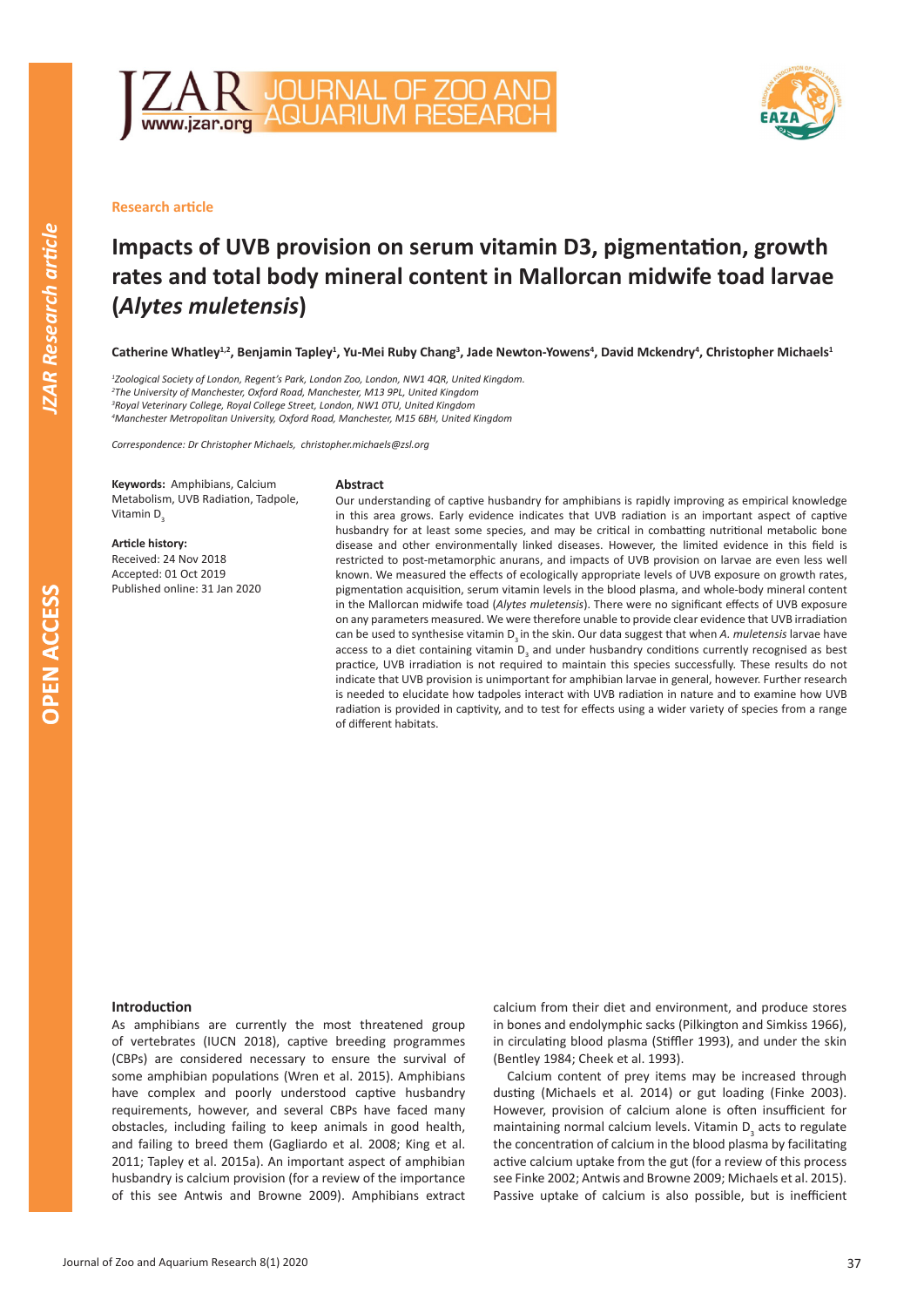and may only meet requirements in species with slow growth rates and low calcium requirements (Bianchi and Shanes 1959). Vitamin  $D_3$  can either be obtained through the diet or synthesised through cutaneous exposure to UVB radiation in combination with heat (Holick 1981; Norman 1998), or through a combination of both routes. In captivity, dietary supplements often contain both calcium and vitamin  $D_3$ . The extent of dependence on cutaneous synthesis versus dietary sources varies between taxa (Allen et al. 1995), but data concerning relative dependence on these routes is yet to be collected in amphibians. However, vitamin  $D_3$  has been shown to increase in some anurans when exposed to UVB radiation (Michaels et al. 2015), indicating a potential role for UV lighting in captive anurans. Diseases associated with poor calcium metabolism, including metabolic bone disease (MBD), may compromise the ability of institutions to successfully maintain amphibians in captivity, including those central to the survival of threatened species (Tapley et al. 2015b). Increasing knowledge of the specific requirements of a species is therefore crucial to the success of CBPs.

In nature, amphibians are often exposed to UVB radiation, either incidentally as they move through their environment (Kats et al. 2012; DeMarchi et al. 2018) or through active basking behaviour (Michaels and Preziosi 2013). Taxa that do not spend the day in lightless environments will be exposed to some UVB radiation on a daily basis. Some authors have found deleterious effects of UVB exposure in amphibians (Blaustein et al. 1994, Grant and Licht 1995; Blaustein et al.1998; Pandelova et al. 2006), but these are largely the result of either exposure above normal levels in nature, without a paired thermal gradient and/or no opportunity to escape exposure. Several studies in captive amphibians in the context of captive husbandry have shown beneficial effects of UVB radiation (Verschooren et al. 2011; Michaels et al. 2015; Tapley et al. 2015b) and UVB is frequently provided for captive adult amphibians without deleterious effects (C. Michaels; B Tapley pers. obs.). Aquatic amphibian larvae may be exposed to UVB radiation in nature as well as adults, but there is currently no husbandry focused work investigating the UVB requirements of this lifestage.

In this study, tadpoles of the Mallorcan midwife toad (*Alytes muletensis*) were exposed to levels of UVB radiation appropriate for its natural ecology, to measure its effects on growth and development, serum vitamin levels, and whole-body mineral content, in order to evaluate its relevance to optimising captive husbandry.

## **Materials and methods**

Ethics statement: Methods were approved by the ZSL ethics committee (Project number ZDZ27) and deemed appropriate to carry out in the UK without a Home Office license under the Animals (Scientific Procedures) Act 1984.

### *Experimental animals*

*Alytes muletensis* was selected for this study, as it is a common non-model organism used in laboratories for amphibian disease studies (Kraaijeveld-Smit et al. 2005; Garner et al. 2009) and represents a species with a long captive husbandry history (Tonge and Bloxham 1989).

All tadpoles were spawned from captive bred *A. muletensis* held at ZSL London Zoo. Thirty tadpoles from six different clutches were used, and these tadpoles were collected from the water dishes of several enclosures immediately after deposition by brooding males. Each clutch was split equally between treatment groups. The tadpoles were photographed (see methods below), and then transferred immediately into individual compartments of the experimental tank (see Figure 1).

### *Measurement of UVB radiation*

The UV Index (UVi) was measured using a Solarmeter 6.5 (Solartech) (Lindgrin et al. 2008). The Ultraviolet index (UVi) is a unitless measure of the intensity of UV radiation from the sun or UV emitting lamp, weighted for the biological relevance of the wavelengths (Fiotelov et al. 2009; Tapley et al. 2015b). Field recordings were taken by sealing the Solarmeter 6.5 in a polythene bag (Prima, Mumbai, India) to allow the unit to be submerged. The polythene bag was pulled tight over the sensor. This reduced UVi readings by 0.1 under both T5 and natural sunlight (1300hrs April 2016, clear skies, London, UK). Recordings in the experimental array were taken at surface level with and without a polythene barrier at the surface and with a polythene barrier under water.

### *Husbandry*

Powder free nitrile gloves were always used when servicing the animals. Animals were maintained in a mixture of reverse osmosis water and tap water in a 9:1 ratio respectively. Water was dosed appropriately with tap water conditioner (API/Tetra). Water parameters were maintained at an alkalinity between 30 and 60 mg/L, and at a pH of 7.3. Temperatures were kept at 17- 21°C for the duration of the study following EAZA best practice guidelines (Wells et al. 2015). Water quality was maintained using biological and mechanical filtration (Eheim Lav filter media, two Boyu sponge filters, and growth of *Egeria densa* –filtration was not present in the actual experimental compartments; see below) and routine 30% daily water changes as well as detritus siphoning. Filter media was cleaned in tank water as necessary. Ammonia and nitrite were generally maintained at <0.05 mg/L and nitrate at <100 mg/L. Water parameters were monitored weekly using an aquarium test kit (Salifert Nitrate test kit; Nitrate), and a spectrophotometer (Interface photometer 7500, Palintest). Tadpoles were fed on a homogenised diet comprising of 10 parts fish flake, eight parts trout pellet, eight parts grass pellets, three parts cuttlefish bone, two parts dried tubifex, two parts dried river shrimp, and three parts spirulina in one batch (parts measured by weight). Brands varied between batches according to availability, but all tadpoles were fed on same diet at any given time. Food was offered as a sinking pellet to avoid surface interruption of UVB radiation decreasing the amount of UVB reaching the tadpoles. Tadpoles were also able to feed on surface algae within the tank at all times. We did not control for food intake, as in a practical husbandry setting, food is provided ad libitum and is not a limiting factor for growth.

### *Experimental array*

The experimental array comprised of a glass aquarium split into 30 compartments that each housed a single tadpole (Figure 1). A small gap beneath each divide allowed water flow throughout the system whilst also preventing tadpoles from moving between compartments. Two larger compartments, one at each end of the tank, held the filter media and water was transferred through the tank using a small pump (Eheim pump compact+ 3000) at one end, with silicone tubing transporting water to the other end compartment through a spray bar. The tank was illuminated with five 12% T5 Arcadia UVB emitting lamps across each row of compartments, with half of each lamp alternately covered with a UVB filter (CLS200 XSR Clear Ultra Violet Filter) to block UVB radiation whilst still allowing passage of other wavelengths (Michaels et al. 2015). This resulted in 15 compartments being exposed to UVB (UVB+) with the other 15 not (UVB-). Irradiation period was set at four hours on, 20 hours off as *A. muletensis*  are often found in steep gorges in mountainous areas (Buley and Garcia 1997), and so direct sunlight would only have been received by most remaining populations for a short period of the day as the sun passes overhead. The array received ambient lighting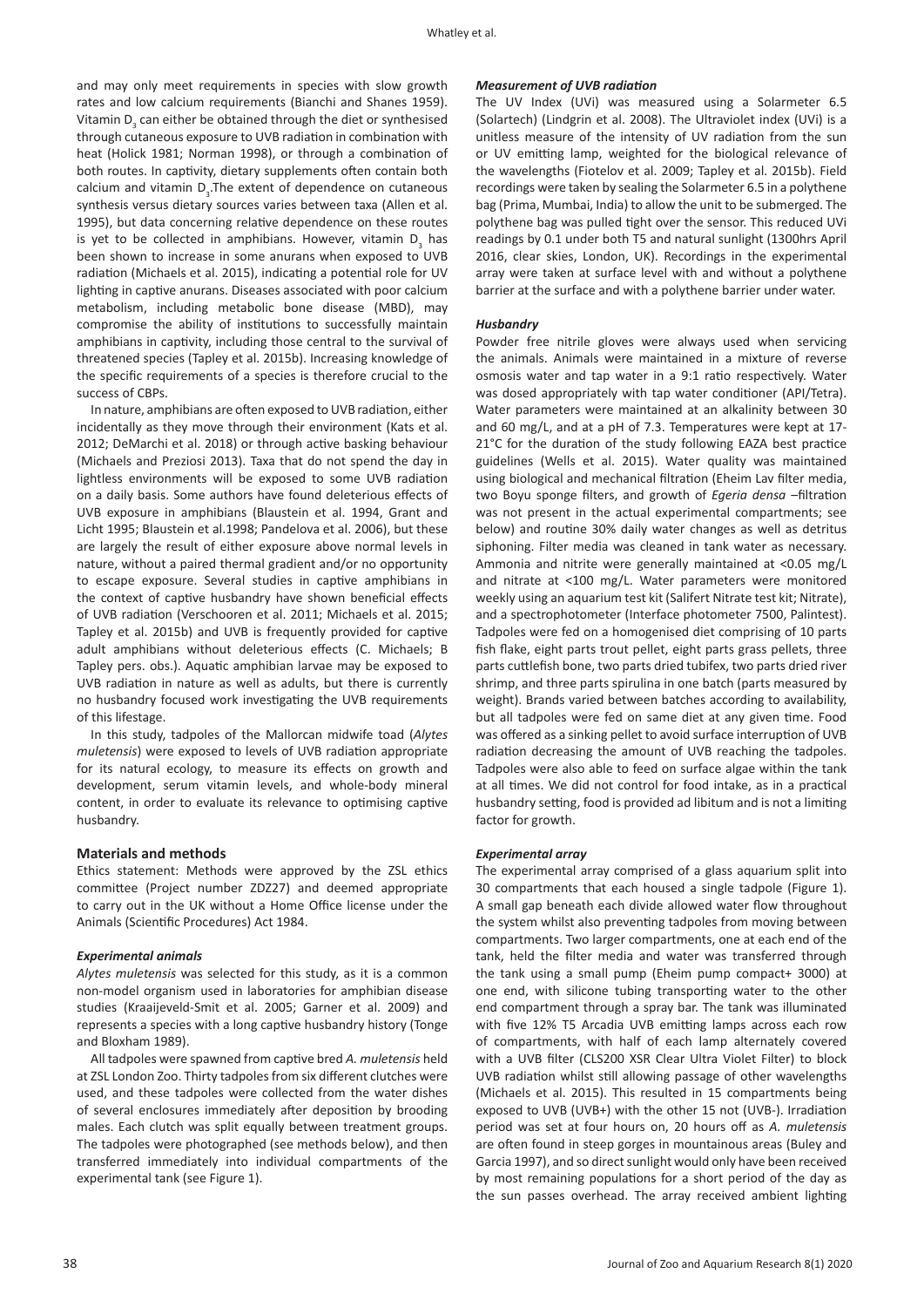

**Figure 1.** Experimental array: constituting a glass tank (measuring 118 cm x 40 cm x 20 cm) divided into thirty compartments (5 rows and 6 columns each measuring 7.5cm x 17cm x 20cm and filled to a water depth of 17 cm) (A), each housing one tadpole complete with a refugium, and two end compartments (measuring 8cm x 40cm x 20cm) (C and D), each filled with filter media (not shown). Rows of compartments were linked by a small gap underneath each glass division (B). A water pump (not shown) was contained within the left-hand end compartment (C) and established circulation through filter media by pumping water to the other end compartment (D), from which it flowed back (blue dashed arrows) along the tank via the gap underneath each compartment wall (B).

from the room on a 12:12 photoperiod from a non UVB emitting array. Lamps above the experimental array were held in place using tape to prevent movement, and the UVB emitted by these lamps was measured every month from a distance equal to that of halfway through the water column, and lamps were replaced four months into the seven month experiment due to decreased UVB emissions. Each individual compartment was equipped with a refugium comprising an eight cm piece of food grade PVC piping (one-inch diameter; GF Harvel) to allow the tadpole to shelter from either UVB radiation (in UVB+ compartments), or from any perceived danger.

UVB+ compartments were irradiated with a maximum UVi of 2-3.7 (1.9-3.6 with the polythene barrier). Using a deeper chamber to allow for the height of the solarmeter, UVB+ chambers had a minimum UVi of c. 1 on the substrate at the bottom of the compartment. A zone of UVi 0 was available inside the PVC tube hide. These UVi are broadly concordant with a UVi of c. 2.4 collected underwater (at a range of depths) at an *A. muletensis*  breeding site at Coco de Bovas, Mallorca in July 2017 (J. Bosch pers. comm.). UVB- compartments received a UVI of 0, which was achieved through the placement of lamps, reflectors and glass panels and was confirmed using the Solarmeter 6.5. T5 fluorescent tubes produce markedly less UVB radiation towards the ends of the tubes; the array and light selection was designed to avoid any compartments being under the lower-UVB parts of the lamps; this was confirmed using the Solarmeter 6.5.

### *Data collection*

Tadpoles were photographed next to a scale at the beginning of the experiment and weekly thereafter. Each tadpole was removed from its enclosure using a net and photographed in a moist petri dish against the same scale, before being returned to its compartment. The Gosner stage of development (Gosner 1960) of the tadpole was recorded weekly. Photographs were analysed using ImageJ (1.48v, NIH). Tail length (from tail tip to vent), head length (snout to vent length), and total tadpole length (sum of tail length and head length (McDiarmig and Altig 1999) was measured using this software. The tail:body ratio of the tadpoles was also calculated. Each tadpole was given a colour score from one to five with one being the lightest colour, and five being the darkest. This was to determine if UVB had any effect on colouration (Blaustein and Belden 2003). Non-experimental larvae were used as standards of each colour category and experimental larvae were matched to the closest standard by eye.

Once the tadpoles had reached Gosner stage 39 (their maximum length before shrinking during metamorphosis), or at seven months post introduction to the experimental array (whichever came sooner), they were euthanased using a buffered methocaine trisulphate (MS222) solution. A blood sample was taken from the heart of each tadpole immediately after euthanasia. This was done by making an incision in the ventral skin of the tadpole to expose the heart, removing any excess interstitial fluid that may dilute the blood sample using a cotton bud, puncturing the heart using a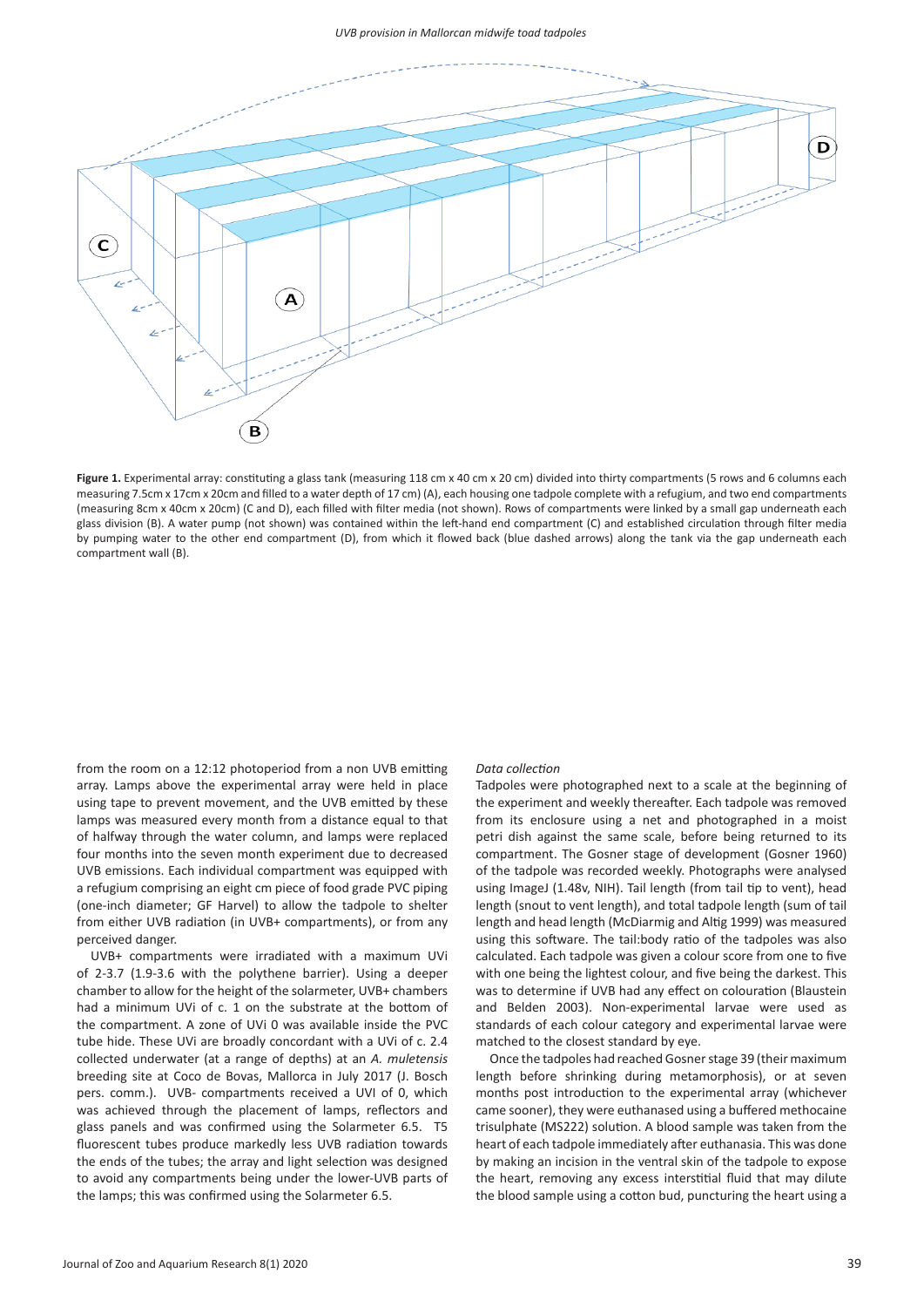**Table 1.** Statistical outcomes of growth data and colouration data analysis

| Measured value               | Test statistic and<br>degrees of freedom | UV treatment*age<br>interaction effect |
|------------------------------|------------------------------------------|----------------------------------------|
| Total length                 | $F_{1.28} = 0.33$                        | 0.5711                                 |
| Tail length                  | $F_{1,27} = 0.1$                         | 0.7507                                 |
| Head length                  | $F_{1.26} = 1.3$                         | 0.2644                                 |
| Head to tail length<br>ratio | $F_{1,20} = 0.375$                       | 0.55                                   |
| Colouration score            | $F1 = 0.385$                             | 0.755                                  |



**Figure 2.** Serum  $D_3$  levels: Average levels of vitamin  $D_3$  taken from tadpole blood samples for both treatment groups

scalpel, and extracting the blood that filled the body cavity using a heparinised capillary tube (Vitrex Medical BRIS microhematocrit tubes). Blood drops were then dropped onto test blotting strips obtained from City Assays (City Hospital, Birmingham, Sandwell and West Birmingham Hospital NHS trust; www.vitamindtest.org. uk). These were returned to this laboratory to measure 25-hydroxy vitamin  $D_3$  by tandem mass spectrometry after derivatisation and liquid-liquid extraction, using in house calibrators and quality control material (Jaffe et al., 2019). The bodies of these tadpoles were then stored in Eppendorf tubes (50 ml capacity) at -20°C and sent for calcium and phosphorus analysis using inductively coupled plasma atomic emission spectroscopy (ICP-AES) (Michaels et al. 2014) at Manchester Metropolitan University.

Mineral analysis was carried out at Manchester Metropolitan University. Frozen tadpoles were dried out at 60°C in a GenLab incubator for 72 hours in a 50 ml glass vial, then washed with ultrapure water. A dry weight of all tadpoles was taken. The tadpoles were then transferred to digestion vessels and two ml Hydrogen peroxide (>30% w/v) was added to break down the organic matter. After 30 minutes, 8 ml of nitric acid (>68% PrimerPlus- trace analysis grade) was added and left to digest for two hours. The vessels (plus six blanks) were then transferred to the microwave (CEM Mars Xpress 5) and run for five minutes at 90°C, then 10 minutes at 170°C. This was then repeated to ensure digestion was complete. The volume of each sample was then made up to 50ml with distilled water, and 13 ml of each sample was added to 15 ml centrifuge tubes (Fisherbrand) for the ICP-AES analysis (Thermo scientific iCAP6300 Duo). Five repeats were run for each sample, and an average was taken to be used for analysis. Levels of calcium and phosphorus were measured.

# *Statistical Analysis*

All statistics carried out used a significance threshold of P=0.05. From 10 randomly chosen images, the total length of each tadpole was measured three times using ImageJ (1.48v, NIH). Between each measurement, the scale was recalibrated, and repeatability (r) for each measurement was calculated using the following formula:

r=S (2A )/(S  $2+$  S 2A) where S 2A is the among-groups variance and S\_2 is the within-groups variance (Lessels and Boag, 1987; Verschooren et al. 2011; Michaels et al. 2015).

### *Growth data and colouration*

Data were plotted as histograms and no deviation from normal distribution was noted. Plotting residuals against the data showed no evidence of heterogeneity of variance, therefore parametric statistics were deemed appropriate for analysis. A longitudinal linear mixed effects model was used to assess the effects of UV treatment on the rate of tadpole growth over time. Fixed effects included UV treatment, and linear and quadratic polynomials of age and the interactions of UV treatment and two age polynomials to control for repeated measures. In addition to the random clutch effect, intercept, linear and quadratic polynomials of age for the tadpole were also modelled as random effects using unstructured covariance type. Analysis was carried out using Statistics software R (3.4.0) and the package <lme4>. A generalized estimating equation using a cumulative logit link function was used to assess the effect of UV treatment, age, and their interactions on the tadpole colouration. The order in which tadpoles was added to the experimental array was accounted for. First-degree autoregressive working correlation structure was used to account for the repeated measures from the same tadpole. This analysis was done using SPSS (Version 23).

# **Vitamin D**<sub>3</sub> levels in blood serum

Serum was successfully recovered and tested for 25 tadpoles, 13 from UVB+ and 12 from UVB-. A Mann Whitney U test (two tailed) was carried out on serum 25(OH) $D_3$  levels for both treatment groups after anomalous results were omitted. Two test runs, each representing the mean average of four tests are conducted per sample. Three individual results were omitted as they were several times higher than the other repeats within their test runs. Therefore, data were available from all 25 animals from which samples were recovered. This analysis was done using Graphpad Prism (7.03).

# *ICP-AES mineral content analysis*

Calibration curves were calculated for each mineral. All calibration curves had a correlation of 0.999. A Mann Whitney U test (two tailed) was carried out on both calcium and phosphorus content of all tadpoles from both treatment groups. This analysis was done using Graphpad Prism (7.03).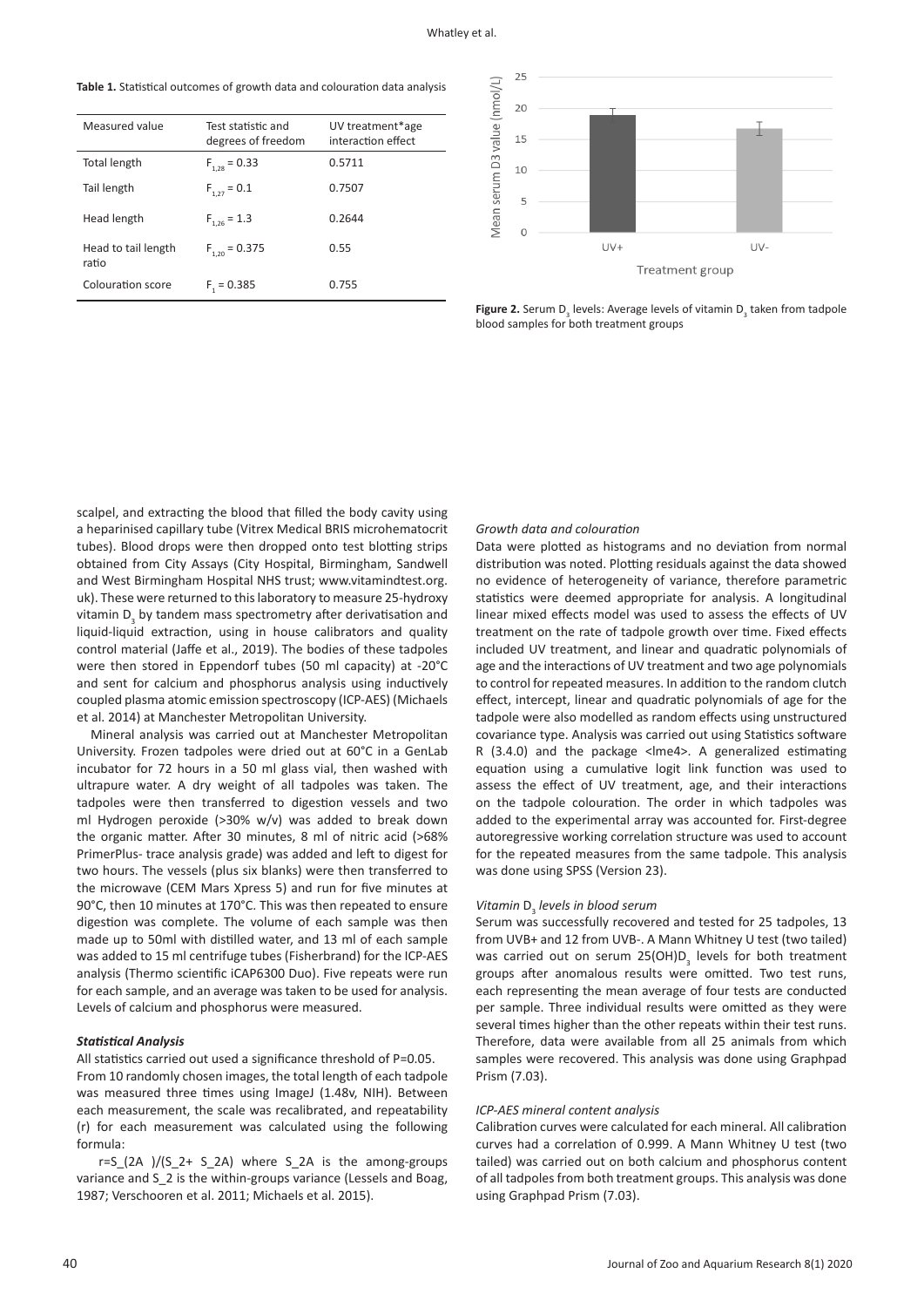

**Figure 3.** Mineral content: The average calcium and phosphorus content of tadpoles from the two treatment groups

### **Results**

### *Repeatability analysis*

All measures taken were found to be highly repeatable with the lowest r value being 0.96.

### *Growth data and colouration*

As the effects of the linear polynomial of tadpole age were significant, this was used to control for repeated measures and so the quadratic polynomial was not used. We report P values for the UVB treatment\*age interaction effect, which account for repeated measures. The order in which tadpoles were added to the experimental array had no significant effect on any results (P>0.05 for all measures). There was no effect of UV treatment on any growth parameters or coloration score measured in this study (Table 1).

### *Vitamin levels in blood serum*

There was no significant difference in serum vitamin  $D_3$  results between treatment groups (U12=59, P=0.3134) (Figure 2).

## *ICP-AES mineral content analysis*

There was no significant difference in calcium content (U14=85, P=0.5860,) or phosphorus content (U14=76, P=0.3389) (Figure 3). The average calcium to phosphorus ratio for the UVB+ treatment was 1.20:1, and the average calcium to phosphorus ratio for the UVB- group was 1.26:1 respectively.

# **Discussion**

Michaels et al. (2015) found that captive post-metamorphic fire-bellied toads (*Bombina orientalis*) that were exposed to ecologically and physiologically relevant levels of UVB had significantly, although only slightly, more robust skeletal development, a significantly increased rate of adult colour acquisition, and a significantly increased level of serum vitamin  $D_3$  than animals that were not exposed. Verschooren et al. (2011) also showed that UVB exposure in recently metamorphosed treefrogs (*Trachycephalus resinifictrix*) increased growth and development of skeletal structures. These species differ greatly in their ecology, with *T. resinifictrix* inhabiting the canopy of tropical

rainforests (La Marca et al. 2010) and *B. orientalis* inhabiting a wide range of water bodies within lowland temperate and subtropical forests (Kuzmin et al. 2004), as well as their phylogeny. However, both species actively bask in sunlight or artificial light sources given the opportunity. As these two studies (the only two experimental studies using controls so far focusing on amphibian UVB provision from a husbandry perspective) have demonstrated that UVB provision is arguably beneficial in both these species of basking anuran from otherwise differing ecologies, it is reasonable to assume that at least anurans that exhibit basking behaviour are likely to have a physiological requirement for UVB radiation. These studies only focus on UVB provision post-metamorphosis, and so the present study is the first to focus on provision of quasi-natural levels of UVB in larval amphibians from the perspective of captive husbandry.

We detected  $25(OH)D<sub>3</sub>$  in the serum of tadpoles in this study. This suggests that this species may use vitamin  $D_3$  in active absorption of calcium from the gut, and that it does not rely solely on passive absorption. This underpins the importance of providing at least a diet containing vitamin D<sub>3</sub>. Wild A. muletensis larvae are deposited in large, warm, shallow water bodies from May to September, where they develop and metamorphose in the autumn or following spring (Pinya and Pérez-Mellado 2014). Developing larvae are exposed to UVB and are active during the day (Spence 2002) when ambient UVB levels are higher. Although *A. muletensis* tadpoles appear to avoid the most intense sun exposure by hiding beneath the overhangs of rocky pools (Schley et al. 1998), even in these microhabitats tadpoles are exposed to a level of UVB similar to those used in this study (J. Bosch pers. comm.; see Methods). It is therefore surprising that we found no effect of UVB exposure on blood serum 25(OH)D<sub>3</sub> levels, growth rates, or colouration of the tadpoles, as it would be reasonable to expect an organism to utilise a free source of energy such as UVB radiation from the sun (Michaels and Preziosi 2013). It is important to note that comparisons with serum 25(OH)  $D_3$  levels in wild individuals would inform the establishment of a normal baseline. Without these data it is unclear if tadpoles in this study were exhibiting normal, equally high, or equally low concentrations of serum vitamin  $D_3$  (although no deleterious effects were noticed either way). However, no clinical signs of hypovitaminosis  $D_3$  were noted.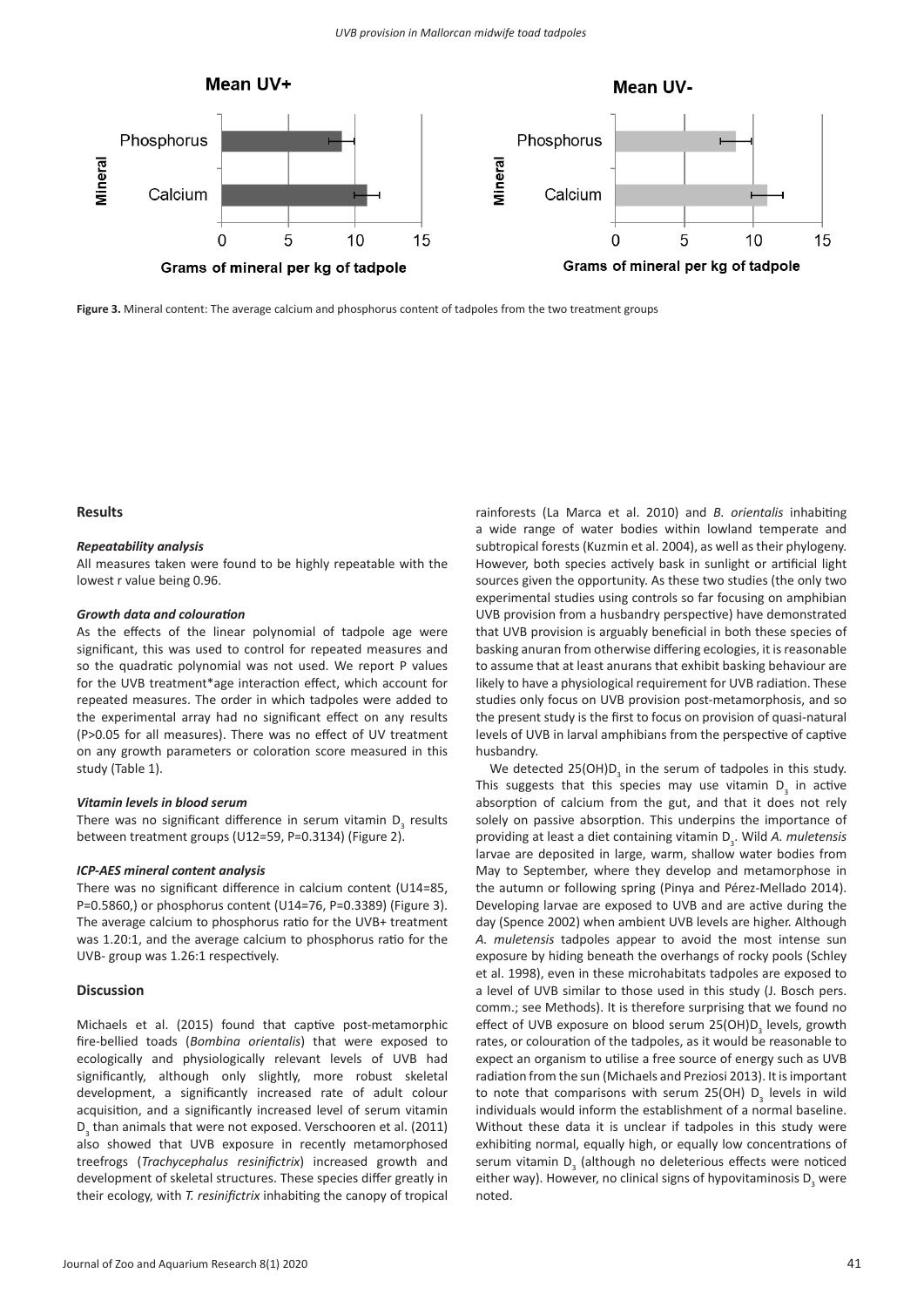The absence of a statistically significant difference in vitamin D<sub>3</sub> between treatments may indicate that larval *A. muletensis* are incapable of photobiosynthesis of vitamin  $D_3$  and instead rely entirely upon dietary sources. However, there are several alternative explanations for our data, which mean that photobiosynthesis cannot be ruled out. The increase of 25(OH)D<sub>2</sub> in the serum does not rise in direct proportion to vitamin  $D_3$  intake or synthesis, but slows under homeostatic control once optimal levels are reached (e.g. Heaney et al. 2008). In our animals, excess  $D_3$  may have been stored in tissues, excreted through kidneys or destroyed by continued exposure to UVB radiation in the skin if carrier proteins were not available to transport it into tissues. It is therefore possible that the dietary vitamin  $D_{\frac{3}{2}}$  present in the food, which could not be eliminated for ethical and legislative reasons, provided sufficient vitamin  $D_3$  to saturate serum levels of 25(OH)  $D_3$ . Figure 2 shows a non-significant increase in 25(OH) $D_3$  levels, which may be indicative of this dynamic. We were not able to include treatments with no UVB irradiation or dietary vitamin  $\mathsf{D}_{_{\!3}}$  in order to address this issue, as this would have fallen into the remit of the Animals (Scientific Procedures) Act 1986 in UK legislation, which would require licenses and facilities beyond the scope of this study.

Photobiosynthesis of vitamin  $D_3$  in the skin requires both UVB irradiation and appropriate temperatures to enable biochemical reactions (see Michaels et al. 2015). Although the temperatures used in this study fall within the c. 17-24°C range recorded in a study of free-living tadpoles of this species (Schley et al. 1998), and within the range determined as preferred temperature and optimum for growth (Kadel and Hemmer 1984; Martens 1984) larvae in this study did not have access to a temperature gradient and therefore may not have become sufficiently warm to utilise UVB radiation in the synthesis of vitamin  $D_{3}$ . The duration of UVB irradiation per day was relatively short. Tadpoles of this species often occur in rocky gorges, where direct insolation may be limited to a short period. However, light scatter from gorge sides may extend UVB irradiation in nature beyond the period of direct insolation (Caldwell et al 1980). Free living tadpoles modulate their use of deeper and shallower water and rock overhangs throughout the day, and aggregate under rock shelves in deeper water during periods of most intense sunlight (Schley et al. 1998). This means that the parameters used in the experimental array may have mimicked larval exposure to UVB and temperature in the field reasonably well, with a short period of UVB irradiance and relatively constant temperatures, but further studies looking at UVB exposure in wild tadpoles over time are required to inform future work. The inclusion of thermal as well as UVB gradients in further experiments would also be useful.

The experimental array consisted of a shared water body between all 30 tadpoles. This allowed maintenance of stable water quality, which would not have been possible if tadpoles were housed separately. Consistently good water quality is impossible to maintain in small, isolated unfiltered containers, which require frequent 100% water changes and results in fluctuation of parameters including nitrogenous waste, bacterial load and pH. Poor and fluctuating water quality causes stress, which influences growth and development rates in amphibians in a complex fashion (e.g. Denver 2009). As stocking density has been shown to influence growth rates (Dash and Hota 1980; Wilbur 1997), the order in which the tadpoles were added to the array was statistically controlled for as a proxy for stocking density, in addition to the systematic paired addition of animals under both treatments.

There are few available data regarding serum vitamin  $D<sub>3</sub>$ levels in anurans (Michaels et al. 2015), and the dry blood spot method of quantifying this has not been validated for amphibians (or any other non-human animal), and in the only non-human

animal where validation has been attempted (corncrakes; Jaffe et al., 2019), calibration was not favourable enough to permit interchangeability of methods. In our dataset, there was some variation between repeats, and some repeats were omitted due to substantially different results. Some blood spots developed uneven serum distribution on the blotting paper, with a 'halo' developing around the central spot. This has also been noted in *Bombina orientalis* (Michaels et al., 2014) and is suggested as a potential cause of variation (N Barlow, pers. comm.). Therefore, these data are used tentatively and, although they are more likely to be comparable within a study, they may not be comparable with data from other species (Michaels et al. 2015; Jaffe et al., 2019). However, for small animals, where analysis of liquid serum is not possible due to minimum sample volume requirements, the dry blood spot approach is the only viable method available,

Bearing these caveats in mind, Michaels et al. (2015) found a range of serum levels ranging from 73.59 –88.68 nM/L across UVand UV+ treatment groups. However, the raw data collected in our study ranged from 3.8 – 52.5 nM/L across both treatment groups. This could result from differing physiological requirements, different relative impacts of captivity on each species, methodological error or a host of other reasons. Methodological validation and the acquisition of a larger data set from a variety of species is needed in order to better understand the implications of these data.

Whole body mineral analysis, including calcium and phosphorus, of adult Cuban tree frogs (*Osteopilus septentrionalis*) was carried out by Allen et al. (1993). Frogs were fed on either a high or a low calcium diet (no UVB exposure provided), and results showed much higher calcium:phosphorus ratios (approximately 2:1 in females and approximately 2.5:1 in males for both treatment groups) than were found in this study (approximately 1.2:1 in the UV+ group and 1.26:1 in the UV- group). This is probably because metamorphosed frogs with ossified skeletons will contain more mineralised calcium within these structures, compared to the tadpoles in this study which lack mineralised skeletons. However, figures from this study meet the recommended requirement of a 1:1 or 2:1 ratio of calcium to phosphorus in the diet respectively (Finke 2002), indicating that no signs of ill health would be expected as a result of this, and that the levels of 25(OH)D<sub>3</sub> that we detected are likely to be sufficient for normal calcium homeostasis.

Increased pigmentation with melanin may be used by amphibians as protection against harmful doses of UVB radiation (Brenner and Hearing 2008). However, we found no significant difference in pigmentation score between treatments, and neither did we observe any negative effects of UVB exposure (as found in other studies; Worrest and Kimmeldorf 1976; Grant and Licht 1995; Blaustein et al. 1998, 2003, 2005). Three tadpoles from the UVB negative group died of natural causes unrelated to UVB provision (confirmed by post mortem examination). No animals from the UVB+ group died during this study. This is unsurprising, as tadpoles were provided with an ecologically appropriate level of UVB with both a gradient, and refugia to allow exposure to be avoided if chosen. Whilst the tadpoles used the refugia provided, there seemed to be no increased usage amongst UVB positive animals, and many times animals from both treatment groups were observed swimming at the top of the water column where UVB exposure would have been greatest. The numbers of tadpole deaths were too small for statistical analysis.

Overall, our results indicate that the integration of ecologically appropriate UVB radiation into existing husbandry protocols for larval *A. muletensis* had no effect on measured parameters while vitamin  $D_3$  was available in the diet. Although this suggests that existing husbandry practices which omit UVB provision may be appropriate for this species, this alone is not sufficient to inform general recommendations regarding UVB provision for captive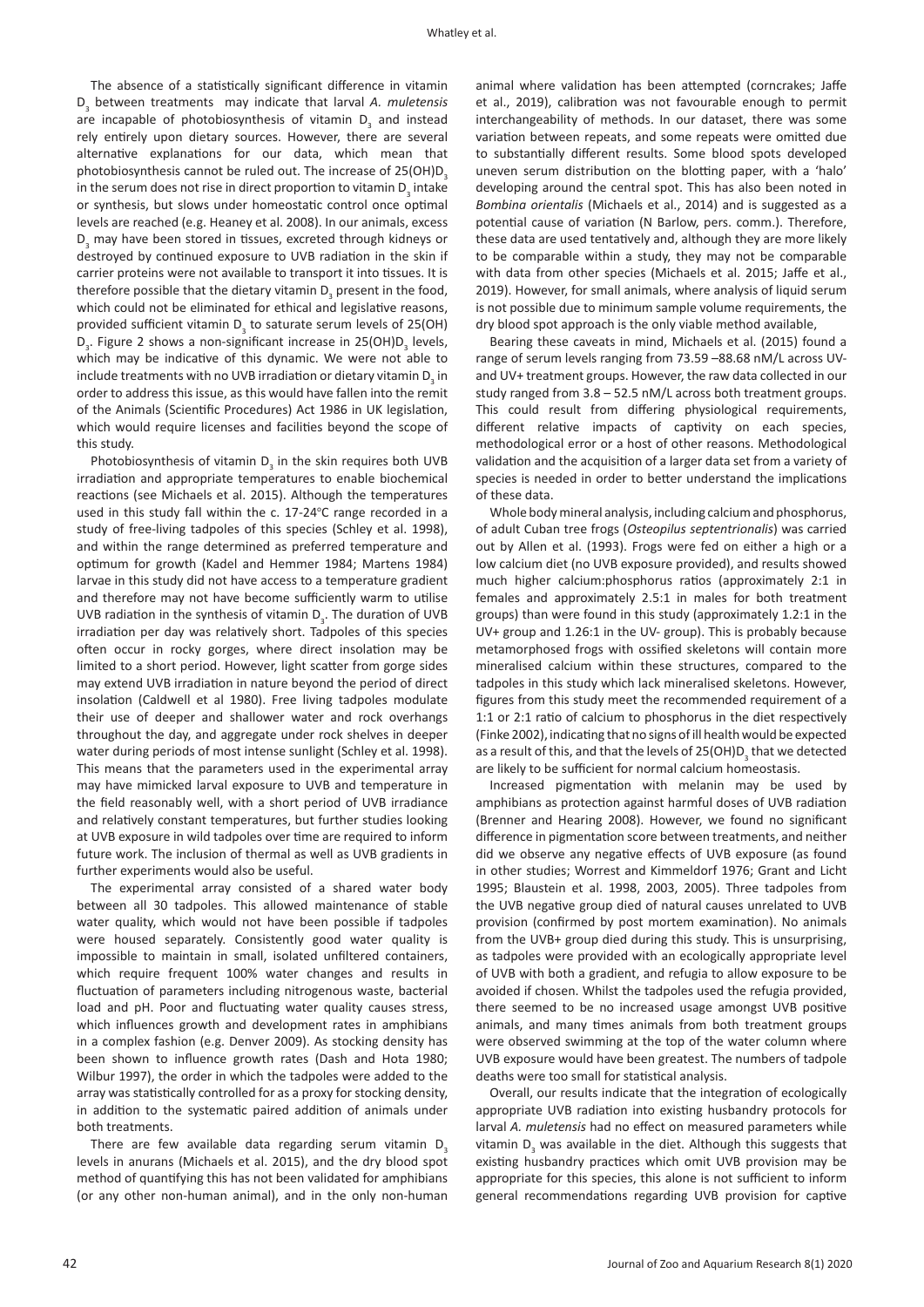anuran tadpoles. Further work exploring the impacts of diet, thermal gradients, and UVB dosage and exposure length may be required to fully understand UVB requirements in *A. muletensis*  larvae. Moreover, UVB requirements may vary between taxa depending on their evolutionary and ecological context (Michaels et al. 2014).

This study focuses on UVB provision for calcium homeostasis, but irradiation may have other important effects. For example, UVB exposure has also been shown to kill bacteria found on human skin (Jekler et al. 1992; Fluhr and Gloor 1997; Yoshimura-Mishima et al. 1999). Should the same principles apply to amphibians, then UVB radiation may have effects on host-pathogen interactions, both by directly inhibiting bacterial growth on the skin, and through interactions with bacterial floras that may mediate infection. UVB provision could therefore potentially be used to help reduce the incidence of disease in CBPs, and its provision may still be useful for rearing tadpoles in capacities unrelated to calcium metabolism. This study provides a basis upon which further research methods into tadpole UV provision studies can be refined and improved to ultimately determine the role of UV provision for anuran larvae in captivity.

### **Acknowledgements**

The authors would like to thank all members of staff involved in the care of tadpoles at ZSL London Zoo. We would also like to thank Jaimie Bosch for in situ UVi data collection, and an anonymous reviewer for their comments.

### **References**

- Alcover J.A., Mayol J., Jaume D., Alomar G., Pomar G., Jurado J. (1984) Biologia i ecologia de les poblacions relictes de *Baleaphryne muletensis*  a la muntanya mallorquina. *Història Biològica del Ferreret* 129–151.
- Allen M.E., Oftedal O.T., Ullrey D.E. (1993) Effect of dietary calcium concentration on mineral composition of fox geckos (*Hemidactylus garnoti*) and Cuban tree frogs (*Osteopilus septentrionalis*). *Journal of Zoo and Wildlife Medicine* 24: 118–128.
- Antwis R.E., Browne R.K. (2009) Ultraviolet radiation and vitamin  $D_3$  in amphibian health, behaviour, diet and conservation. *Comparative Biochemistry and Physiology Part A: Molecular & Integrative Physiology* 154: 184–190.
- Baldwin G.F., Bentley P.J. (1980) Calcium metabolism in bullfrog tadpoles (*Rana catesbeiana*). *Journal of Experimental Biology* 88: 357–366.
- Bentley P.J. (1984) Calcium metabolism in the Amphibia. *Comparative Biochemistry and Physiology Part B: Physiology* 79: 1-5.
- Bianchi C.P., Shanes A.M. (1959) Calcium influx in skeletal muscle at rest, during activity, and during potassium contracture. *The Journal of General Physiology* 42: 803–815.
- Blaustein A.R., Belden L.K. (2003) Amphibian defenses against ultraviolet‐B radiation. *Evolution & Development* 5: 89–97.
- Blaustein A.R., Hoffman P.D., Hokit D.G., Kiesecker J.M., Walls S.C., Hays J.B. (1994) UV repair and resistance to solar UV-B in amphibian eggs: a link to population declines?. P*roceedings of the National Academy of Sciences* 91: 1791–1795.
- Blaustein A.R., Kiesecker J.M., Chivers D.P., Hokit D.G., Marco A., Belden L.K., Hatch A. (1998) Effects of ultraviolet radiation on amphibians: field experiments. *American Zoologist* 38: 799–812.
- Blaustein A.R., Romansic J.M., Scheessele E.A. (2005) Ambient levels of ultraviolet-B radiation cause mortality in juvenile western toads, *Bufo boreas. The American Midland Naturalist* 154: 375–382.
- Bloxam Q.M., Tonge S.J. (1995) Amphibians: suitable candidates for breeding-release programmes. *Biodiversity & Conservation* 4: 636– 644.
- Brenner M., Hearing V.J. (2008) The protective role of melanin against UV damage in human skin. *Photochemistry and Photobiology* 84: 539– 549.
- Buley K.R., Garcia G. (1997) The recovery programme for the Mallorcan midwife toad *Alytes muletensis*: an update. *Dodo* 33: 80–90.
- Caldwell M.M., Robberecht R., Billings W.D. (1980) A steep latitudinal gradient of solar ultraviolet-B radiation in the arctic-alpine life zone. *Ecology* 61: 600-611.
- Cheek T., Flik G., Hazon N. (1993). Calcium regulation and signalling. In *Joint COB-SEB Symposium on Calcium Regulation and Cell Signalling.*  Canterbury, UK: Company of Biologists.
- Dash M.C., Hota A.K. (1980) Density effects on the survival, growth rate, and metamorphosis of *Rana tigrina* tadpoles. *Ecology* 61: 1025–1028.
- DeMarchi J.A., Britton A., O'Donnell K., Saporito R.A. (2018) Behavioural preference for low levels of UV-B radiation in two neotropical frog species from Costa Rica. *Journal of Tropical Ecology* 34: 336–340.
- Denver R.J. (2009) Stress hormones mediate environment-genotype interactions during amphibian development. *General and Comparative Endocrinology* 164: 20-31.
- Finke M.D. (2002) Complete nutrient composition of commercially raised invertebrates used as food for insectivores. *Zoo Biology* 21: 269–285.
- Finke M.D. (2003) Gut loading to enhance the nutrient content of insects as food for reptiles: a mathematical approach. *Zoo Biology* 22: 147–162.
- Fioletov V.E., McArthur L.J.B., Mathews T.W., Marrett L. (2009) On the relationship between erythemal and vitamin D action spectrum weighted ultraviolet radiation. *Journal of Photochemistry and Photobiology B: Biology* 95: 9–16
- Fluhr J.W., Gloor M. (1997) The antimicrobial effect of narrow-band UVB (313 nm) and UVA1 (345–400nm) radiation in vitro. Photodermatology, *Photoimmunology & Photomedicine* 13:197–201.
- Gagliardo R., Crump P., Griffith E., Mendelson J., Ross H., Zippel K. (2008) The principles of rapid response for amphibian conservation, using the programmes in Panama as an example. *International Zoo Yearbook* 42: 125–135.
- Garner T.W.J., Garcia G., Carroll B., Fisher M.C. (2009) Using itraconazole to clear *Batrachochytrium dendrobatidis* infection, and subsequent depigmentation of Alytes muletensis tadpoles. *Diseases of Aquatic Organisms* 83: 257–260.
- Gosner K.L. (1960) A simplified table for staging anuran embryos and larvae with notes on identification. *Herpetologica* 16: 183–190.
- Grant K.P., Licht L.E. (1995) Effects of ultraviolet radiation on life-history stages of anurans from Ontario, Canada. *Canadian Journal of Zoology*  73: 2292–2301.
- Heaney R.P., Armas L.A., Shary J.R., Bell N.H., Binkley N., Hollis B.W. (2008). 25-Hydroxylation of vitamin  $D_3$ : relation to circulating vitamin D3 under various input conditions. T*he American Journal of Clinical Nutrition* 87: 1738-1742.
- Holick M.F. (1981) The cutaneous photosynthesis of previtamin  $D_3$ : a unique photoendocrine system. *Journal of Investigative Dermatology*  77: 51–58.
- IUCN (2018) *The IUCN Red List of Threatened Species. Version 2018-1.* <http://www.iucnredlist.org> Downloaded on 17th August 2018.
- Jaffe J.E., Ferguson A., Michaels C.J. (2019) The utility of dried blood spots for the assessment of avian vitamin D3 status compared with plasma analysis. *Journal of Zoo and Aquarium Research* 7: 138-143.
- Jekler J., Bergbrant I.M., Faergemann J., Larkö O. (1992). The in vivo effect of UVB radiation on skin bacteria in patients with atopic dermatitis. *Acta Dermato-venereologica* 72: 33–36.
- Kadel K., Hemmer, H. (1984). Temperature dependence of larval development in the Mallorcan midwife toad, *Baleaphryne muletensis.* In: Hemmer, H. and Alcover, J.A. (eds.) *Historia Biologica del Ferreret.* Palma de Mallorca, Mallorca: Editorial Moll,169–174.
- Kats L.B., Bucciarelli G.M., Schlais D.E., Blaustein A.R., Han B.A. (2012) Ultraviolet radiation influences perch selection by a Neotropical poison-dart frog. *PloS one* 7: 51364.
- King J.D., Muhlbauer M.C., James A. (2011) Radiographic diagnosis of metabolic bone disease in captive bred mountain chicken frogs (*Leptodactylus fallax*). *Zoo Biology* 30: 254–259.
- Kraaijeveld‐Smit F.J.L., Beebee T.J.C., Griffiths R.A., Moore R.D., Schley L. (2005) Low gene flow but high genetic diversity in the threatened Mallorcan midwife toad (*Alytes muletensis*). *Molecular Ecology* 14: 3307–3315.
- Kuzmin S., Pipeng L., Matsui M., Ishchenko V., Maslova I. (2004) *Bombina orientalis*. The IUCN Red List of Threatened Species 2004: e.T54449A11146991. http://dx.doi.org/10.2305/IUCN.UK.2004.RLTS. T54449A11146991.en. Downloaded on 13 August 2017.
- La Marca E., Azevedo-Ramos C., Reynolds R., Coloma L.A., Santiago R. (2010) *Trachycephalus resinifictrix*. The IUCN Red List of Threatened Species 2010: e.T55823A11373135. http://dx.doi.org/10.2305/IUCN. UK.2010-2.RLTS.T55823A11373135.en. Downloaded on 13 August 2017.
- Lessells C.M., Boag P.T. (1987) Unrepeatable repeatabilities: a common mistake. *The Auk* 104: 116–121.